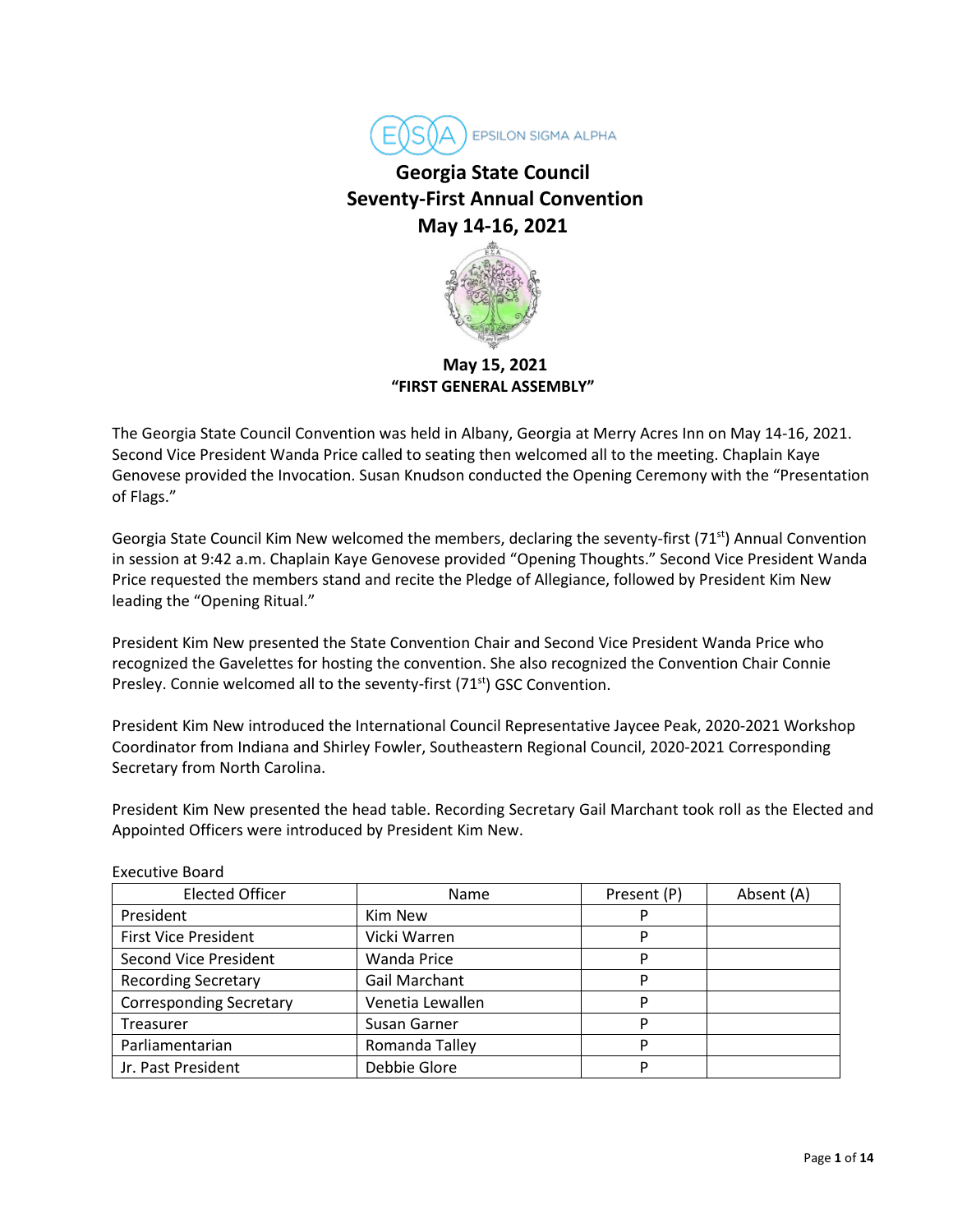| <b>Appointed Board</b>            |                         |              |            |
|-----------------------------------|-------------------------|--------------|------------|
| <b>Appointed Office</b>           | Name                    | Present (P)  | Absent (A) |
| <b>Administrative Assistant</b>   | Sherrie Bordeaux        | P            |            |
|                                   | <b>Stormy Bowie</b>     | P            |            |
| <b>Advisors</b>                   | Sherrie Bordeaux        | P            |            |
|                                   | <b>Gail Marchant</b>    | P            |            |
| Archives                          | Debbie Glore            | $\mathsf{P}$ |            |
| Association of the Art            | <b>Sherry Presley</b>   | P            |            |
| Auditor                           | Donna Moore             |              | Α          |
| Awards Chairman                   | Debbie Glore            | P            |            |
| Chaplain                          | Kaye Genovese           | $\mathsf{P}$ |            |
| <b>Contracts Chairman</b>         | Gennie Gilvin           | P            |            |
| <b>Credentials Chairman</b>       | Vicki Warren            | P            |            |
| Co-Chairman                       | <b>Beverly Aldridge</b> | $\mathsf{P}$ |            |
| Disaster Fund Chair               | Debbie Glore            | P            |            |
| Easter Seals Chairman             | Darlene James           |              | Α          |
| <b>Educational Chairman</b>       | Teresa Jordan           |              | A          |
| <b>Finance Director</b>           | Susan Knudson           | $\mathsf{P}$ |            |
| Flag Ceremony                     | Susan Knudson           | P            |            |
| <b>Foundation State Counselor</b> | Pat Griffin             | $\mathsf{P}$ |            |
| <b>Gavelette President</b>        | <b>Frances Lanier</b>   | $\mathsf{P}$ |            |
| Hope for Heroes Chairman          | Ruth Ann Edge           | P            |            |
| Co-Chairmen                       | Sue & Steve King        |              | A          |
| Installing Officer                | <b>Gail Marchant</b>    | P            |            |
| Leadership Coordinator            | Susan McVey             | P            |            |
| Philanthropic Chairman            | <b>Sharon Smoot</b>     | P            |            |
| Photographer                      | Debbie Lamp'l           |              | Α          |
| Publicity/Social Media            | Debbie Lamp'l           |              | Α          |
| Scrapbook Editor                  | Venetia Lewallen        | P            |            |
| <b>SERC Coordinator</b>           | Debbie Glore            | $\mathsf{P}$ |            |
| Social Director                   | Susan McVey             | P            |            |
| St. Jude Sr. Director             | <b>Frances Jennings</b> | $\mathsf{P}$ |            |
| St. Jude Jr. Director             | <b>Connie Presley</b>   | $\mathsf{P}$ |            |
| Web Master                        | Gennie Gilvin           | $\mathsf{P}$ |            |
| Yearbook                          | Karen Smith             | P            |            |
| 2021 Local Convention             | <b>Connie Presley</b>   | P            |            |
| Chairman                          |                         |              |            |

President Kim New explained to any new member or first time attendee who the Gavelettes are then she recognized the twenty-three (23) Gavelettes in attendance by asking them to stand.

President Kim New recognized two (2) Past IC Presidents, Pat Griffin (2002-2003) and Kaye Genovese (1993- 1994). She also recognized two (2) Past Southeastern Regional Council Presidents, Romanda Talley (1986- 1987) and Joy Lynn Tynes (2009-2010), thanking them for their service to ESA.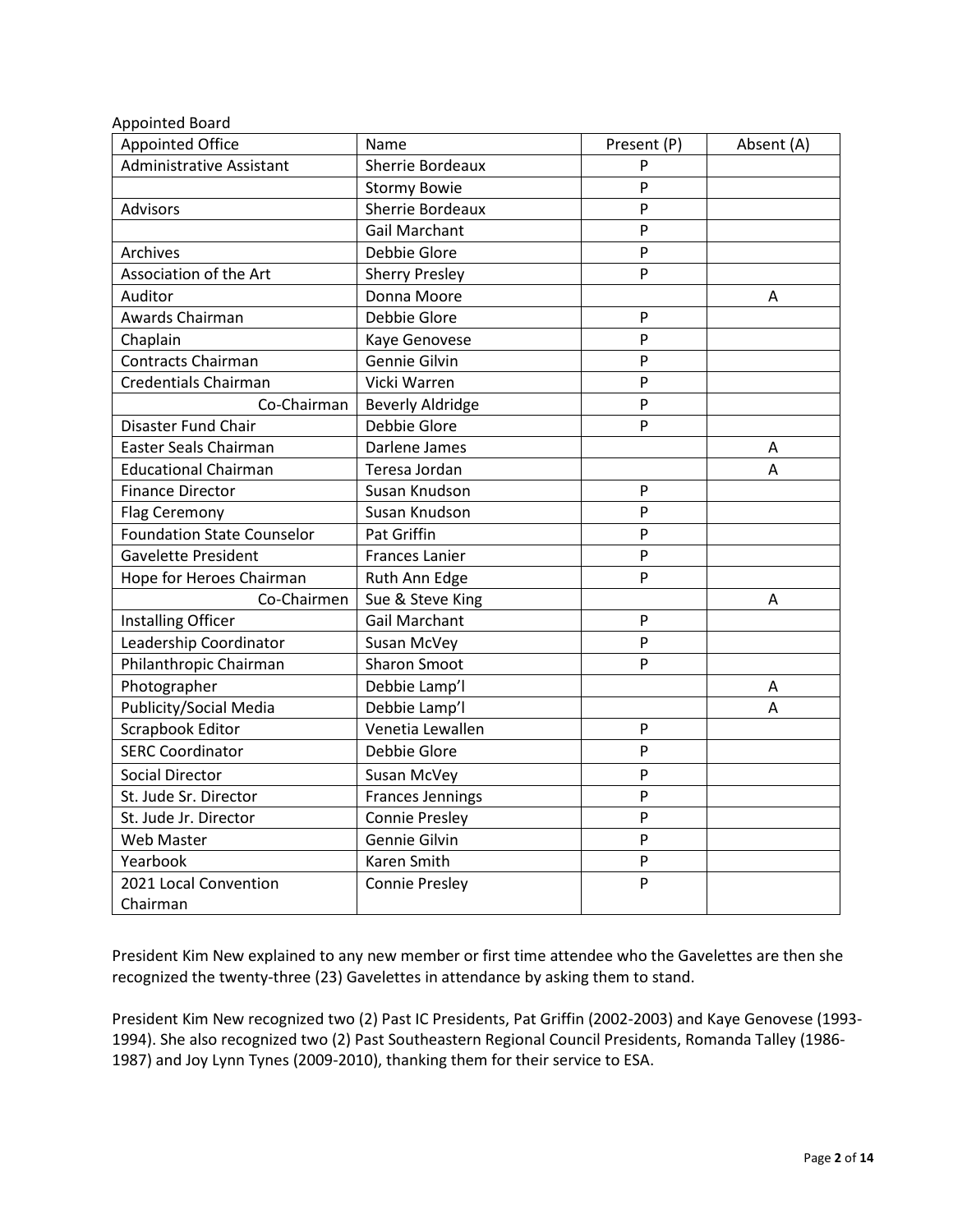President Kim New recognized Georgia ESA members currently serving on the International Council (IC) Appointed Board, herself (Kim New) on the IC Nominating Committee and on the Southeastern Regional Council (SERC) Appointed Board; Joy Lynn Tynes, Chaplain and Presidential Advisor; Romanda Talley, Flag Ceremony; Gail Marchant, Budget Committee and Kim New, Bylaws Committee.

President Kim New continued recognitions by recognizing the 2019-2020 Georgia State Council "Member of the Year," Wanda Price in the Kappa Rho chapter and Kappa Rho as the "Chapter of the Year." Membership Chair Wanda Price recognized the two (2) first-time attendees (the IC and SERC Representatives) to a GSC Convention. There were no "Pledges, Guests or Members at Large" present.

The first order of business was the Rules Governing State Council Convention by Parliamentarian Romanda Talley. She advised the Rules were printed in the program. She allowed a few minutes for review and questions.

## Rules Governing a Georgia State Council Meeting:

1. Obtaining the Floor:

Before a member can make a motion or address the assembly in debate, it is necessary that he/she obtain the floor, that is, they must rise after the floor has been yielded, and address the presiding officer by official title, state his/her name and chapter prior to addressing the assembly.

2. Motions and Resolutions:

After obtaining the floor a motion is made by saying: "I move …" and then state the proposed action. If a motion is lengthy, it must be written and handed to the President/Chair.

3. Second Motions:

A second to a motion must come from a member of a chapter other than that which proposed the motion. To second a motion, the member must rise; state your name and chapter and say, "I second the motion."

#### 4. Stating the Question:

When a motion has been made and seconded, it is the duty of the President/Chair, unless the motion has been ruled out of order, to immediately state the question that is before the assembly for its consideration and action.

5. Debate:

A delegate is limited to speaking twice on one motion. A Delegate's first speech shall be limited to two (2) minutes, debate to ten (10) minutes.

6. Time:

All reports and speeches will be limited to three (3) minutes unless previously cleared with the President/Chair.

Recording Secretary Gail Marchant conducted the Chapter Roll Call.

| <b>CHAPTER</b> | <b>PRESIDENT</b> | PRESENT/<br>ABSENT | <b>ON ROLL</b> | <b>TOTAL</b><br><b>PRESENT</b> | <b>VOTING</b><br><b>DELEGATES</b><br><b>PRESENT</b> |
|----------------|------------------|--------------------|----------------|--------------------------------|-----------------------------------------------------|
| Alpha Beta     | Debbie Lamp'l    |                    | 14             |                                |                                                     |
| Alpha Delta    | Pat Griffin      |                    |                |                                |                                                     |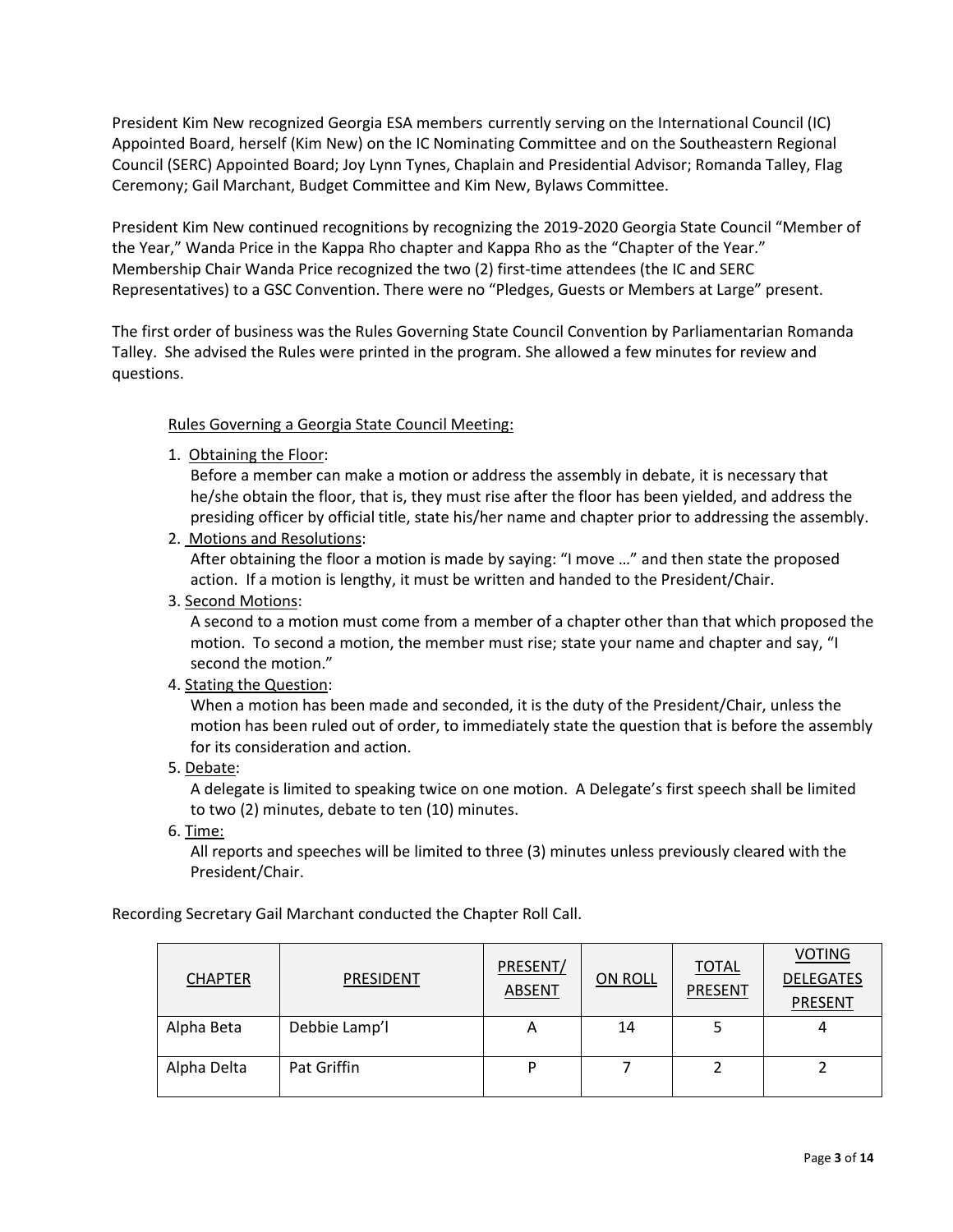| Alpha Nu       | <b>Connie Presley</b>             | P | $\overline{4}$ | 3              | $\overline{2}$ |
|----------------|-----------------------------------|---|----------------|----------------|----------------|
| Beta Chi       | Angel Aldridge                    | P | $\overline{4}$ | $\overline{3}$ | $\overline{2}$ |
| Beta Kappa     | Linda Long                        | P | 3              | $\overline{2}$ | $\overline{2}$ |
| Beta Sigma     | Kaye Kennebrew                    | A |                |                |                |
| Beta Zeta      | Joy Lynn Tynes                    | Α |                |                |                |
| Delta Iota     | Susan Knudson                     | P | 10             | 4              | $\overline{2}$ |
| Delta Nu       | Mary Cooper                       | P | $\overline{4}$ | 3              | $\overline{2}$ |
| Gamma Delta    | Rosalyn Everhart                  |   |                |                |                |
| Gamma<br>Omega | (Luanne Langmo) Teresa<br>McGugan | A | 6              | 3              | $\overline{2}$ |
| Gamma Sigma    | <b>Annelle Saunders</b>           | P | 8              | 6              | $\overline{2}$ |
| Gamma Zeta     | <b>Brittany Petty-Rogers</b>      | A |                |                |                |
| Kappa Rho      | Teresa Jordan                     | Α | 8              | 4              | $\overline{2}$ |
| Omega Phi      | <b>Marion Hunter</b>              | A |                |                |                |
| Sigma Chi      | <b>Sherry Presley</b>             | P | 3              | $\overline{2}$ | $\overline{2}$ |
| Zeta Alpha     | Darlene James                     | A |                |                |                |
|                | Total: 11 of 16 Chapters          |   | 71             | 37             | 24             |

The next order of business was the Convention Registration Report given by Convention Registration Chair Gail Marchant.

> Members Present: 39 Members at Large: 0 Guests: 3 Total Registered: 42 Total Rooms: 66

The next order of business was the Credentials Report by Credentials Chair Vicki Warren. Chapter Votes: 11 out of 16 Chapters Represented for a total of: Chapter Votes: 24

Gavelette Votes: 21 President's Vote: 1 Total Votes: 46

The next order of business was the Minutes of the Mid-Year Meeting. Recording Secretary Gail Marchant advised, according to the Bylaws, the Minutes Committee reviewed and approved the minutes of the February 2021 Mid-Year Meeting Minutes. The minutes were posted to the GSC website. She moved to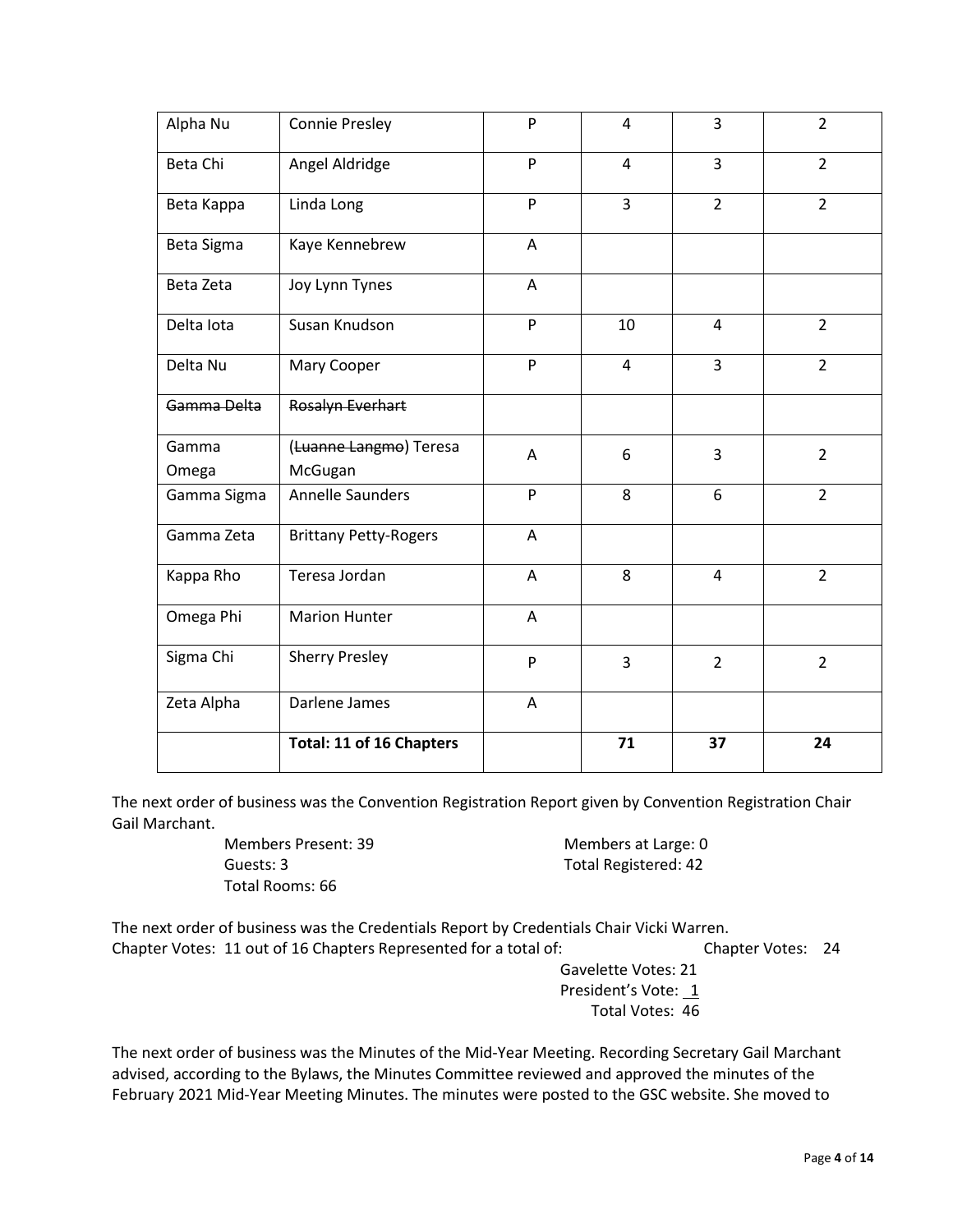dispense with the reading of the minutes. President Kim New called for the vote. With no discussion, the motion unanimously carried.

The next order of business was Correspondence by Corresponding Secretary Venetia Lewallen. She read a letter of encouragement from the ESA Executive Director at IC Headquarters.

The next order of business was The Rules of Election (Article XII, Georgia State Council Bylaws) presented by First Vice President Vicki Warren. She advised these rules are printed in the Convention Program. She asked if there were any questions regarding the rules. Hearing none, she moved on to the next order of business, the Report of the Nominating Committee by Chair Vicki Warren.

#### Article XIII - Rules of Convention

| Section 1.  | Each chapter in good financial standing shall receive two (2) votes for each ten (10) jewel pin<br>members of the chapter, or fraction thereof, whose state dues have been paid.                                                                                                                                                                     |
|-------------|------------------------------------------------------------------------------------------------------------------------------------------------------------------------------------------------------------------------------------------------------------------------------------------------------------------------------------------------------|
| Section 2.  | The official ballot will list not more than three (3) names for each elective office. The ballot<br>shall be handed each Past State President and the Past State Director in attendance; the<br>State President and each Chapter President or her representative in attendance by the<br>Credentials Committee, after Credentials have been cleared. |
| Section 3.  | Balloting may not start until the First General Assembly has been recessed for the purpose of<br>voting. Ballot to be dropped into sealed ballot box, at the conclusion of the recess. The<br>ballots are to be handed in by the Chapter President or representative.                                                                                |
| Section 4.  | Three tellers shall be named by the President to count ballots. A Bylaws-Georgia State<br>Council of Epsilon Sigma Alpha International Page 13 of 16 statement of the election returns<br>shall be turned over to the President immediately following final count and become a part of<br>the records.                                               |
| Section 5.  | All ballots must be filed with the Outgoing President for a period of ninety (90) days.                                                                                                                                                                                                                                                              |
| Section 6.  | Nominations will be received from the floor for elective offices; candidates so nominated<br>must conform to Article VIII, Sections 2 and 3.                                                                                                                                                                                                         |
| Section 7.  | Installation of officers shall take place at the Convention. The installing officer shall be<br>chosen by the Incoming President, and she must be an active Past State President, or a<br>current or past Southeastern Regional Council or International Council Officer.                                                                            |
| Section 8.  | Elections shall be determined by a plurality of delegates or their alternates, if the voting<br>delegates are not present.                                                                                                                                                                                                                           |
| Section 9.  | Voting on all business shall be done by voting delegates or their alternates, if the voting<br>delegates are not present.                                                                                                                                                                                                                            |
| Section 10. | Even though she cannot vote, any non-voting delegate present at a state meeting may make<br>motions and enter discussion.                                                                                                                                                                                                                            |
| Section 11. | The President of the Georgia State Council may cast the one vote she is entitled to at the<br>same time the balloting is going on. In the event of a tie, a second ballot shall be taken and<br>balloting shall continue to such time as a decision is made.                                                                                         |
| Section 12. | Each Past President of the Georgia State Council who is in good financial standing and in<br>attendance shall be given one (1) vote.                                                                                                                                                                                                                 |

President Kim New presented the candidates, requesting each candidate come forward as their name was called. The following was the official ballot;

Vicki Warren, Delta Nu, President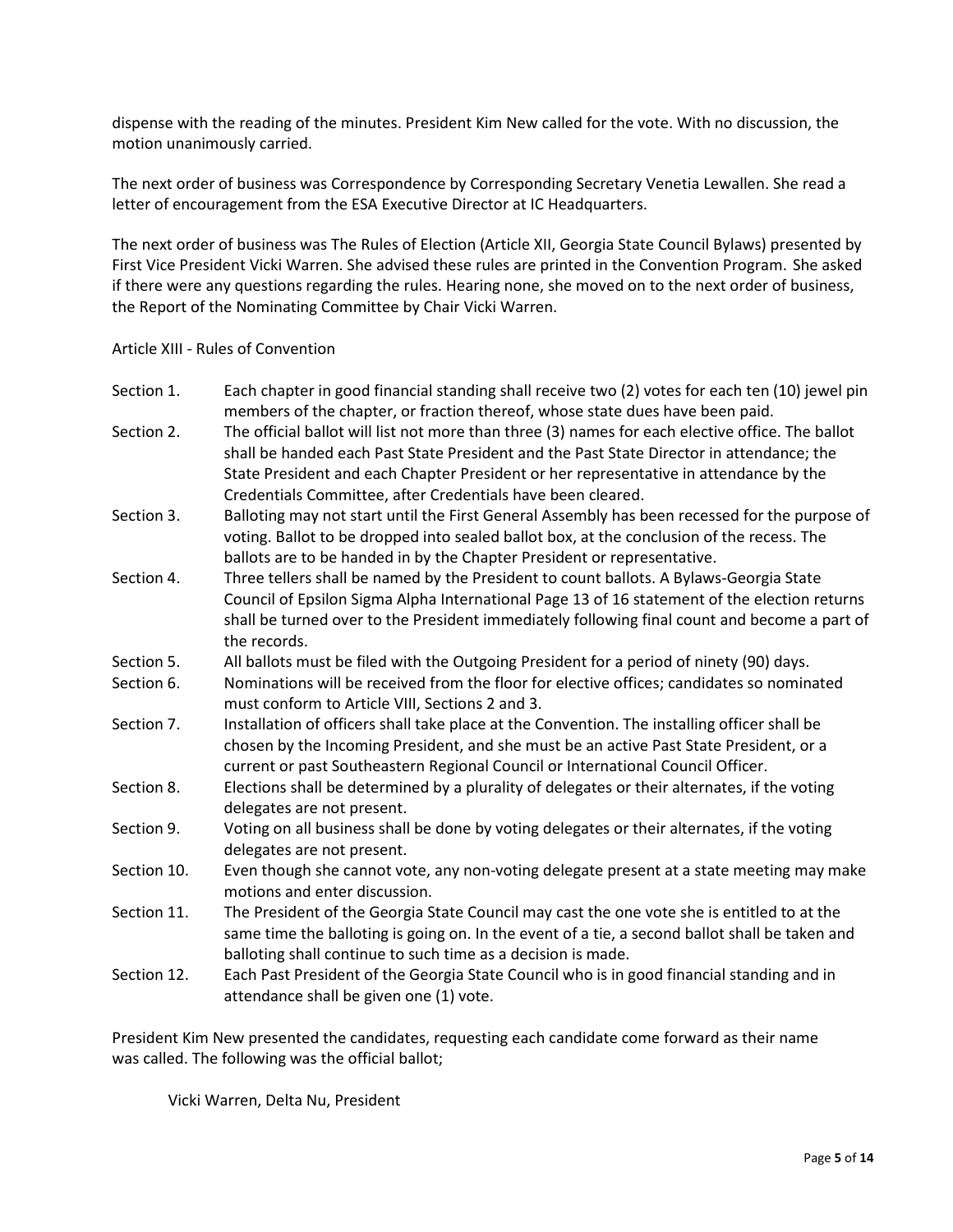Wanda Price, Kappa Rho, First Vice President Susan Garner, Alpha Beta, Second Vice President Susan Knudson, Delta Iota, Recording Secretary Debbie Glore, Delta Nu, Corresponding Secretary Sherry Presley, Sigma Chi, Treasurer Connie Presley, Alpha Nu, Parliamentarian

With no other nominations for each office, the Chair declared each individual office closed.

Kim New, Alpha Beta, is Junior Past President.

Vicki Warren moved the Slate of Officers be accepted by acclamation. Shirley Humphries seconded the motion. President Kim New called for the vote. With no discussion, the motion unanimously carried.

President Kim New called for a ten (10) minute recess at 10:13 a.m. The meeting reconvened at 10:23 a.m.

The next order of business was proposed Bylaw and Standing Rule changes and/or additions, presented by the Bylaws Committee Chair/Parliamentarian Romanda Talley.

#### PROPOSED BYLAW ADDITIONS/CHANGES (2019-2020)

1. ARTICLE III – MEMBERSHIP, Section 4,

**Now reads:** Upon notification of a newly chartered chapter, the State President shall extend an invitation to be part of the Georgia State Council. Affirmed chapter will be added to the state chapter count. **Change to read:** Upon notification of a newly chartered chapter, the State President shall extend an invitation to be part of the Georgia State Council. **Upon payment of State Dues, the new chapter will be added to the state chapter count.** 

**Reason:** Clarification as to when a chapter is added to the state chapter count.

Parliamentarian Romanda Talley move to accept the proposed amendment to Article III, Membership, Section 4. President Kim New called for the vote. With no discussion, the motion unanimously **carried**.

#### 2.ARTICLE VII - STATE GENERAL BOARD, Section 1

**Now reads:** The Council General Board shall consist of the following members: (B) The following Appointed Officers, namely: Association of the Arts Chair, Auditor, Awards Director, Chaplain, Corresponding Secretary, Credentials Chair, Easter Seals Coordinators, Educational Director, ESA Foundation State Counselor, Finance Director, Historian, Hotel Contract Chair, Parliamentarian, Philanthropic Director, Publicity Director, Scrapbook Editor, SERC Coordinator, Social Director, St. Jude Coordinators, Webmaster, Workshop Coordinator, Yearbook Chair.

#### **Change to read:** Easterseals

**Reason:** Change spelling to comply with the new spelling of **Easterseals** as defined by the National Easterseals organization. This is a housekeeping change.

Parliamentarian Romanda Talley moved the proposed amendment to Article VII, State General Board, Section 1 (B) be amended as read. President Kim New called for the vote. With no discussion, the motion unanimously **carried**.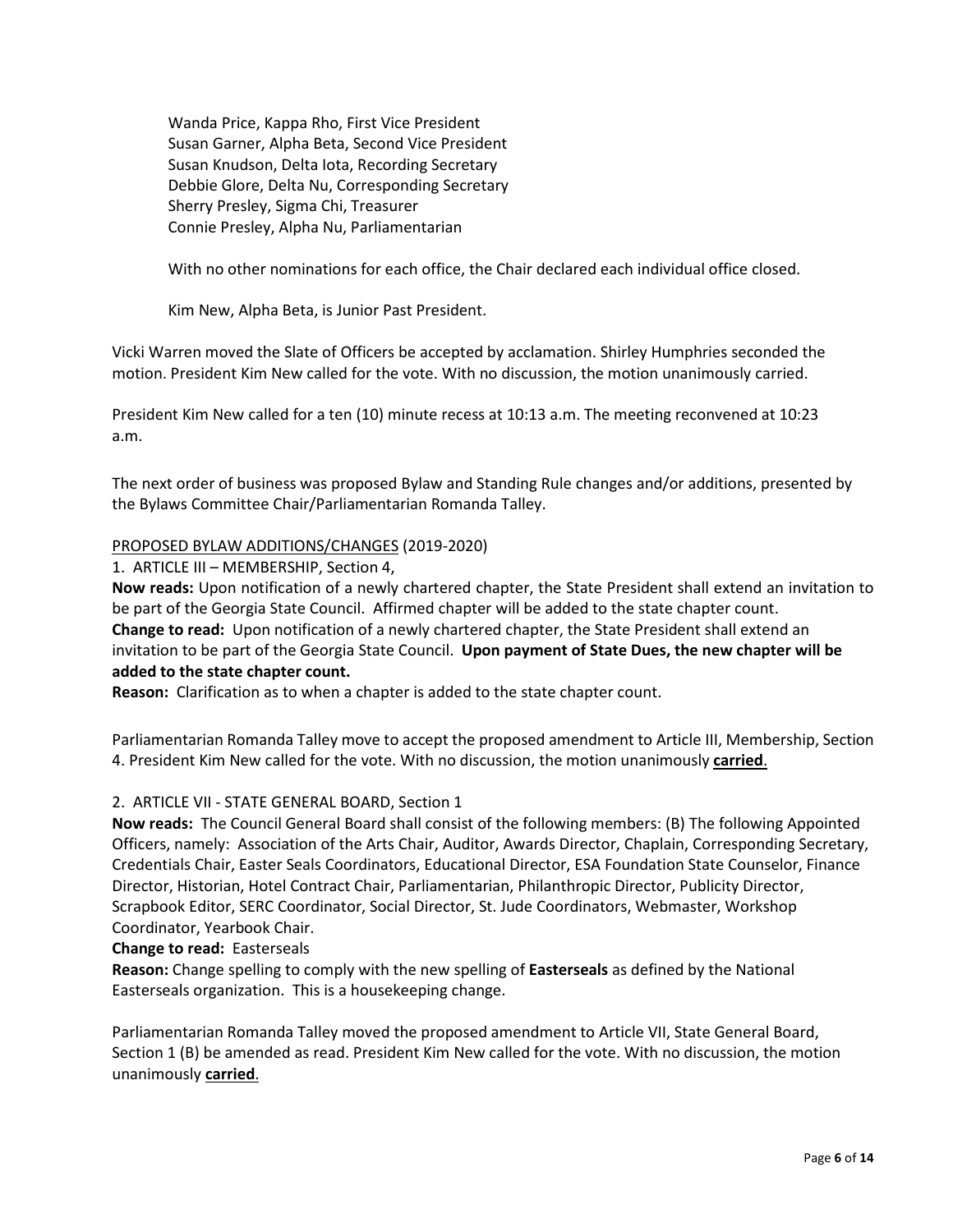# 3. ARTICLE XI – STANDING COMMITTEES, Section 2 (e)

**Now reads:** The Budget Committee shall be responsible for compiling a proposed budget to be presented to the State Executive Board at the Mid-Year meeting of the State Council for approval prior to being presented for adoption by the membership of the State Council at the annual convention.

**Change to read:** The Budget Committee shall be responsible for compiling a proposed budget to be presented to the State Executive Board at the Mid-Year meeting of the State Council for approval prior to being presented for adoption by the membership of the State Council at the annual convention. **At least thirty (30) days prior to State Convention, the State Treasurer will send a copy of the proposed budget to each chapter for its consideration prior to final vote at Convention.**

Reason: To allow chapters adequate time to review the proposed budget.

Parliamentarian Romanda Talley moved the proposed amendment to Article XI, Standing Committees, Section 2 (e) be amended as read. President Kim New called for the vote. With no discussion, the motion unanimously **carried**.

#### 2020-2021

## 1. ARTICLE III – MEMBERSHIP, Section 2

**Now Reads:** To be a member in good financial standing, membership dues to ESA Headquarters must be paid. Her chapter must also be in good financial standing with the State and International Councils. A chapter to be in good financial standing must pay its International Council dues and no less than one-half of its Georgia State Council dues on or before August  $31^{st}$  of the current year to be able to vote at the Fall Council Meeting. The remaining one-half must be paid on/or before January 31, to be able to vote at the Mid-Year Board Meeting. In order for a chapter to be in good financial standing for placing a candidate on the State ballot, be eligible for awards and be eligible to vote at the annual State Convention dues must be paid in full by January 31. **Change to Read:** To be a member in good financial standing, membership dues to ESA Headquarters must be paid. **The members'** chapter must also be in good financial standing with the State and International Councils. A chapter, to be in good financial **standing in the Georgia State Council**, must pay no less than onehalf of its Georgia State Council dues on or before August 31<sup>st</sup> of the current year to be **eligible** to vote at the Fall Council Meeting**. The remaining one-half must be paid on/or before** January 31st, to be **eligible to vote at the Mid-Year Council Meeting. Chapters are also required to pay International Council dues by January 31st, of the current calendar year, to be in good financial standing. Chapters** in good financial standing **by January 31, may submit candidate(s) for** the State ballot, be eligible for awards, **and to vote at all Georgia State Council Meetings during the year**.

**Reason:** Clarification between IC's Dues dates of August  $1<sup>st</sup>$  – May  $1<sup>st</sup>$ . Currently a chapter can be in good financial standing with the International Council if their dues are paid by May  $1<sup>st</sup>$ , but not in good standing with the Georgia State Council if one-half of the Chapter's Georgia State Council dues are not paid by August  $31<sup>st</sup>$ , the remaining half by January  $31<sup>st</sup>$ . A chapter must also pay IC Dues by January  $31<sup>st</sup>$  to be in good financial standing with the state.

Parliamentarian Romanda Talley moved the proposed amendment to Article III, Membership, Section 2 be amended as read. President Kim New called for the vote. With no discussion, the motion unanimously **carried**.

#### 2. ARTICLE III – MEMBERSHIP, Section 5

**Now reads:** Chapter failing to pay dues by January 31<sup>st</sup> deadline will be moved to inactive status and be removed from State chapter count. The State President will inform ESA Headquarters, IC Treasurer, and State Treasurer.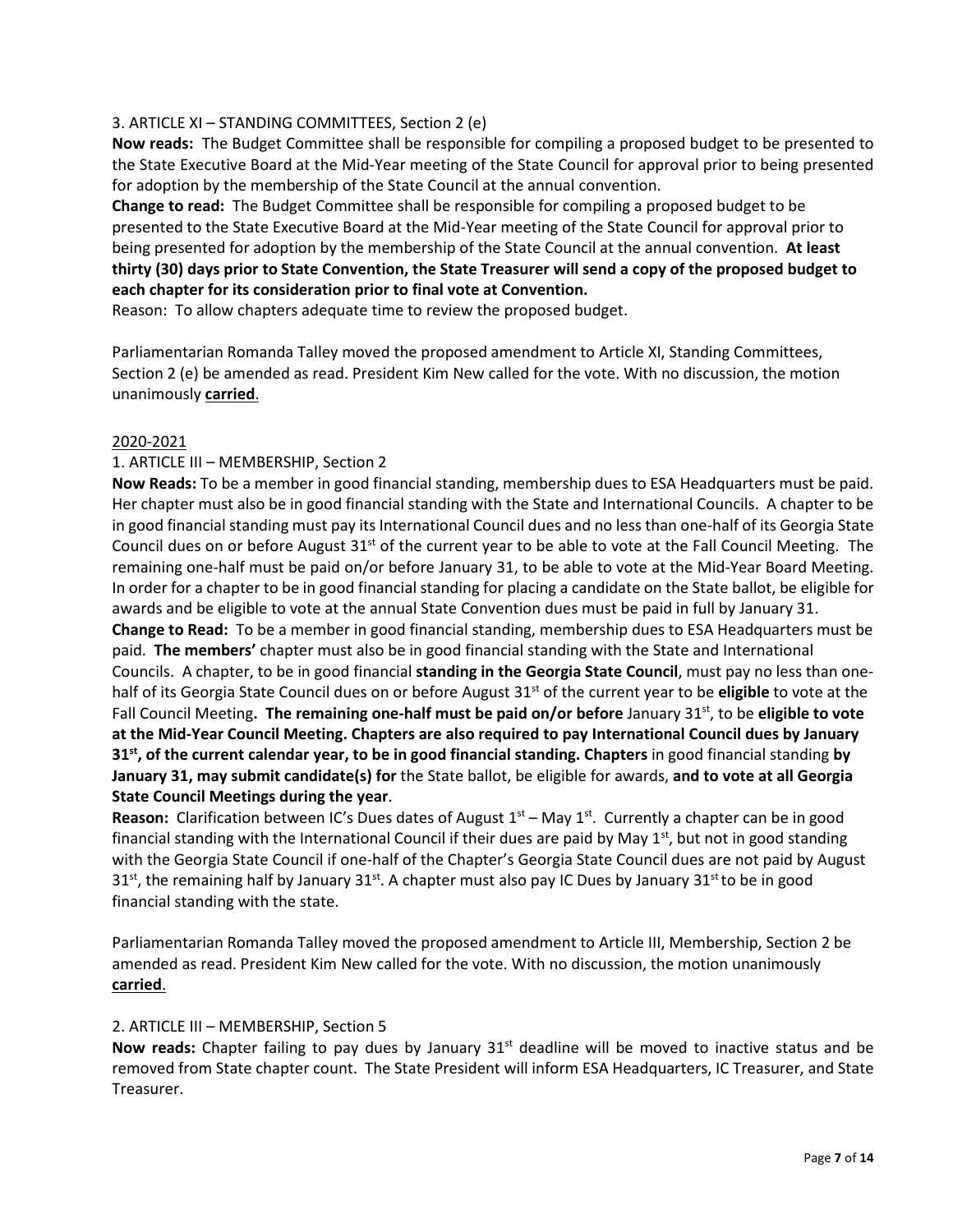**Change to read: Any** chapter failing to pay **State** dues by January 31st deadline will be moved to inactive status and be removed from **the** State chapter count. The State President will inform ESA Headquarters, the IC Treasurer, and State Treasurer.

**Reason:** Clarification of reason for placing on inactive status. A chapter cannot be placed on inactive status with the International Council until after May 1.

Parliamentarian Romanda Talley moved the proposed amendment to Article III, Membership, Section 5 be amended as read. President Kim New called for the vote. With no discussion, the motion unanimously **carried**.

## 3. ARTICLE V – REPRESENTATION AND VOTING, Section 3 (a)

**Now reads:** In order for delegates to have voting power or for proxy votes to be cast during the State Council current fiscal year (June  $1 -$  May 31), a Chapter must have paid State Council dues by January 31<sup>st</sup> and must have paid International Council dues on or before August 1<sup>st</sup>.

**Change to read:** In order for delegates to have voting power or for proxy votes to be cast during the State Council's current fiscal year (June 1**st** – May 31**st**), a Chapter must have paid State Council dues and International Council dues **by January 31st of the current year**.

**Reason:** To align State and International Dues for voting on the State Council.

Parliamentarian Romanda Talley moved the proposed amendment to Article V, Representation and Voting, Section 3 (a) be amended as read. President Kim New called for the vote. With no discussion, the motion unanimously **carried**.

#### 4. ARTICLE VI – STATE EXECUTIVE BOARD, Section 3

**Now reads:** The elected officers of the State Council shall remain in good financial standing with ESA Headquarters and Georgia State Council. The officer's chapter should be in good financial standing with the IC Council and the Georgia State Council. Failure to do so will result in loss of vote in the Executive Board meetings. Duty of the Treasurer (added 5-21-2016)

**Change to read:** The elected officers of the State Council shall remain in good financial standing with ESA Headquarters and Georgia State Council. The officer's chapter should be in good financial standing with the IC Council and the Georgia State Council**. Failure to do so will result in loss of said person's position on the Executive Board.** Duty of Treasurer **to notify the President**.

**Reason:** To comply with Article III – Membership, Section 2.

Parliamentarian Romanda Talley moved the proposed amendment to Article VI, State Executive Board, Section 3 be amended as read. President Kim New called for the vote. After minimal discussion, the motion unanimously **carried**.

## 5. ARTICLE VIII – OFFICERS, Section 2 (d)

**Now reads:** Members elected to the State Executive Board must remain an active chapter member in good financial standing throughout her term of office.

**Change to read:** Members elected, **or appointed**, to the State **General Board** must remain an active chapter member in good standing throughout her term of office. **Failure to do so will result in loss of position on the State Executive Board.** Duty of Treasurer **to notify the President.**

**Reason:** Appointed Board Members must be active members to hold Appointed Offices.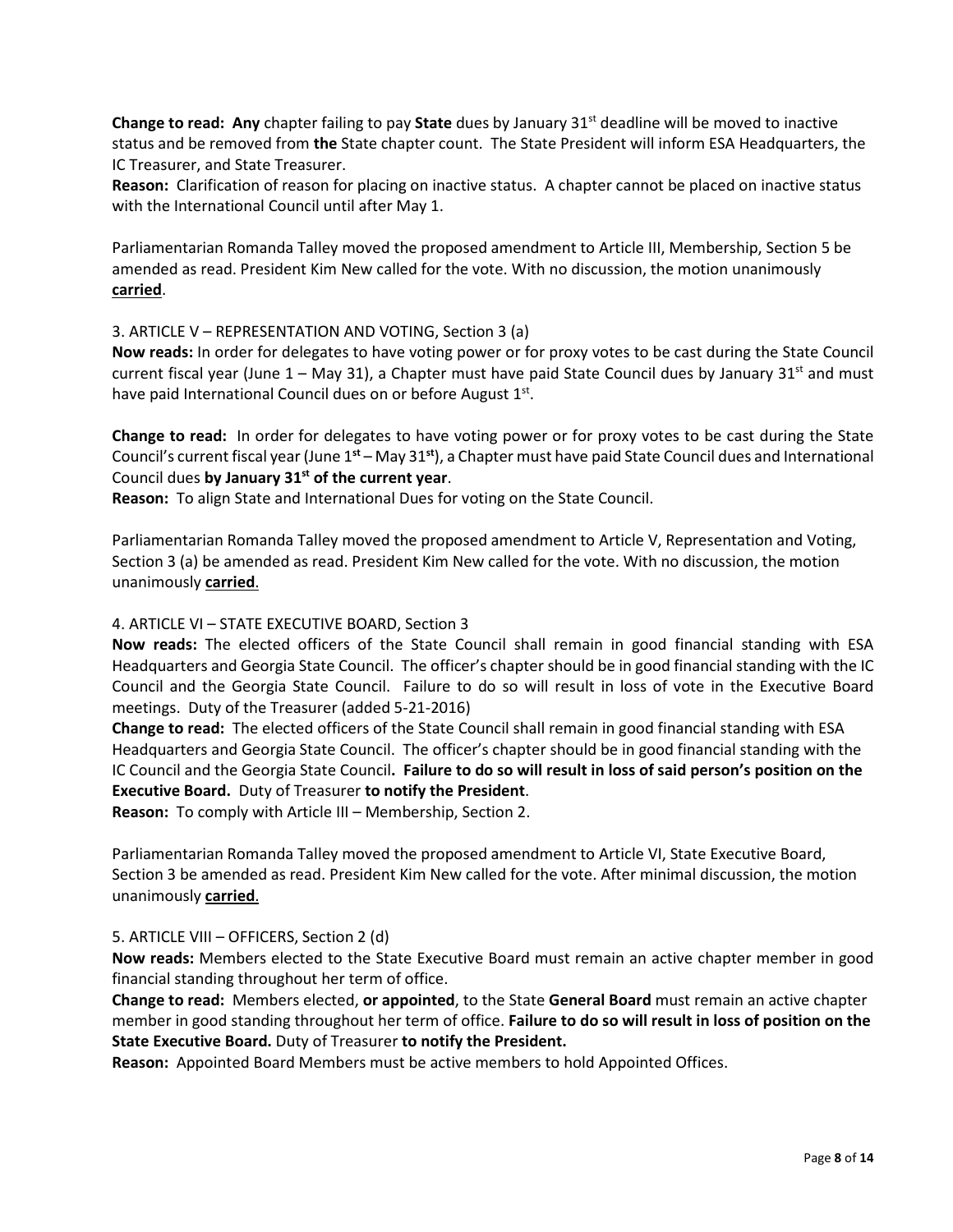Parliamentarian Romanda Talley moved the proposed amendment to Article VIII, Officers, Section 2 (d) be amended as read. President Kim New called for the vote. After discussion, Gail Marchant moved to amend "her" with "their," to eliminate gender specifications. Shirley Humphries seconded the motion.

**Change to read:** Members elected, **or appointed**, to the State **General Board** must remain an active chapter member in good standing throughout **their** term of office. **Failure to do so will result in loss of position on the**

President Kim New called for the vote to amend the proposed amendment. With no further discussion, the motion unanimously **carried**.

President Kim New called for the vote to the original amendment. With no further discussion, the motion unanimously **carried**.

6. ARTICLE VIII – OFFICERS, Section 5

**Now reads**: A state Elective Officer shall not be eligible to succeed herself in the same office for the following year.

**Change to read:** A state Elective Officer shall not be eligible to succeed herself in the same office for the following year; **except in the case of a Declared National or State Emergency and the annual Convention does not take place.**

**Reason:** Clarification for Elective Officers.

Parliamentarian Romanda Talley moved the proposed amendment to Article VIII, Officers, Section 5 be amended as read. President Kim New called for the vote. Stormy Bowie moved to amend "her" with "themself," to eliminate gender specifications. Shirley Humphries seconded the motion.

**Change to read:** A state Elective Officer shall not be eligible to succeed **themself** in the same office for the following year; **except in the case of a Declared National or State Emergency and the annual Convention does not take place.**

President Kim New called for the vote to amend the proposed amendment. With no further discussion, the motion unanimously **carried**.

President Kim New called for the vote to the original amendment. With no further discussion, the motion unanimously **carried**.

## 7. ARTICLE XV – STATE DUES**,** Section 1 (c)

**Now reads:** Any Chapter becoming three months old at least ninety (90) days prior to the annual State Convention may, by payment of \$1.00 per Jewel Pin Member, be allowed voting privileges in accordance with Article XIII, Section 1. Dues to be paid to the State Treasurer no later than (90) days prior to annual convention.

**Change to Read**: Any Chapter becoming three months old at least ninety (90) days prior to the annual State Convention may, by payment of \$1.00 per Jewel Pin Member, be allowed voting privileges **and to submit for Awards** in accordance with Article XIII, Section 1. Dues to be paid to the State Treasurer no later (90) days prior to annual convention.

**Reason:** Chapters with dues paid in a timely manner are allowed to submit Awards.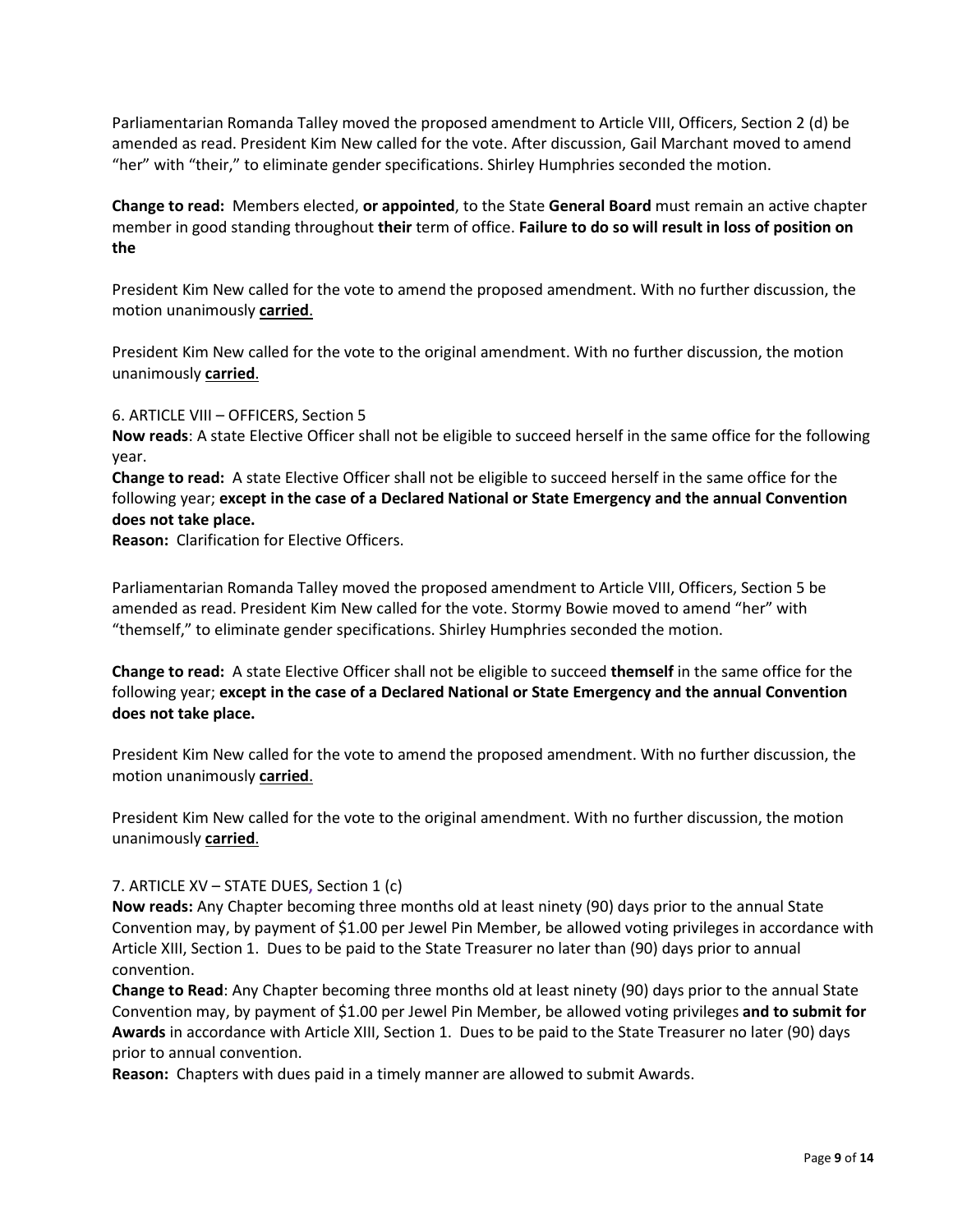Parliamentarian Romanda Talley moved the proposed amendment to Article XV, State Dues, Section (c) be amended as read. President Kim New called for the vote. With no discussion, the motion unanimously **carried**.

# 8. ARTICLE XXIII - STATE OF EMERGENCY CLAUSE

This Clause will go into effect if there is a Declared National or State Emergency or Disaster. In the event of a local emergency, such as fire, flood, hurricane, etc., which affects the location contracted or secured for the scheduled State meeting, these Policies will supersede any Bylaws or Policies and Procedures that they may affect.

**Section 1. MEETINGS:** Meetings will be relocated, re-scheduled or cancelled, depending on the nature of the disaster. If a physical meeting cannot occur, another alternate meeting method may be used. This may be a virtual or phone meeting if all members participating can hear simultaneously. The meeting method will be determined by the Executive Board.

> (a) If the Annual Convention must be conducted virtually, items normally on the agenda may be revised or omitted at the discretion of the State President.

Parliamentarian Romanda Talley moved the proposed Bylaw Article XXIII, State of Emergency Clause, Section 1, Meetings (a) be adopted. President Kim New called for the vote. With no further discussion, the motion unanimously **carried**.

> (b) If a contract for a State meeting or the Annual Convention must be cancelled due to a national, state or locally declared emergency, any costs incurred will be the responsibility of the State Council. However, if the hostess of the meeting or State Convention has raised funds to meet the meeting budget, one-half of those funds will go to the State Council to help off-set the costs.

Parliamentarian Romanda Talley moved the proposed Bylaw Article XXIII, State of Emergency Clause, Section 1, Meetings (b) be adopted. President Kim New called for the vote. With no further discussion, the motion unanimously **carried**.

**Section 2. OFFICER ELECTIONS:** The Nominating Committee shall present candidates for office and an election shall be in accordance with the method determined by the Current Executive Board.

(a) Officers shall be elected to serve for one year or until their successors are elected. Their term shall begin at the close of the Annual Meeting. Members of the Executive and Appointed Boards may serve one (1) successive term if they agree to this commitment.

Parliamentarian Romanda Talley moved the proposed Bylaw Article XXIII, State of Emergency Clause, Section 2, Officer Elections (a) be adopted. President Kim New called for the vote. With no further discussion, the motion unanimously **carried**.

## **Section 3. VOTING:**

(a) Each member in good standing is eligible to cast a vote.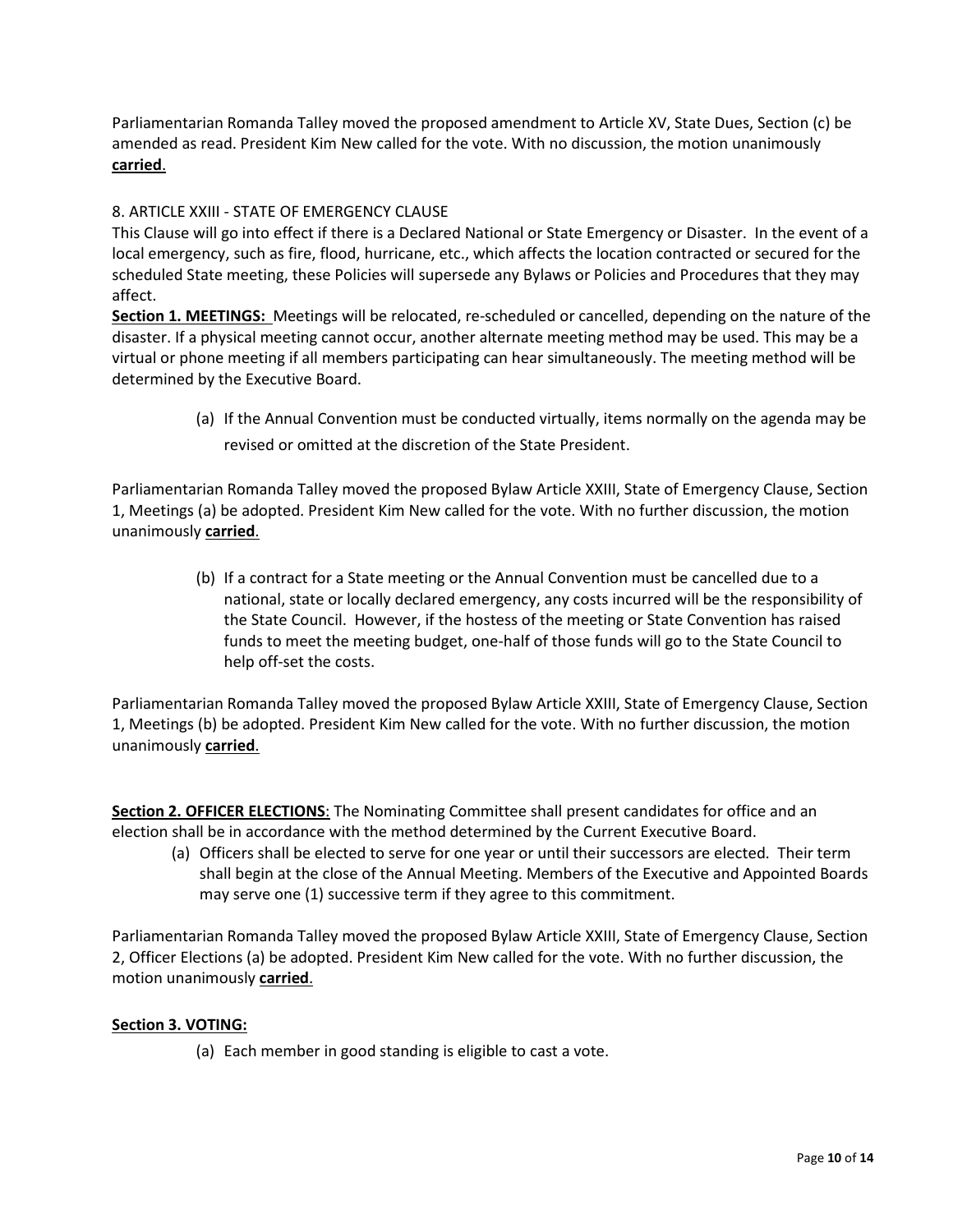Parliamentarian Romanda Talley moved the proposed Bylaw Article XXIII, State of Emergency Clause, Section 3, Voting (a) be adopted. President Kim New called for the vote. With no further discussion, the motion unanimously **carried**.

(b) Voting shall be done according to a voting system approved by the Executive Board.

Parliamentarian Romanda Talley moved the proposed Bylaw Article XXIII, State of Emergency Clause, Section 2, Officer Elections (b) be adopted. President Kim New called for the vote. With no further discussion, the motion unanimously **carried**.

> (c) Should ballots be required, they will be distributed to each eligible member before the date of the meeting by the current Georgia State Council  $1<sup>st</sup>$  Vice President.

Parliamentarian Romanda Talley moved the proposed Bylaw Article XXIII, State of Emergency Clause, Section 2, Officer Elections (c) be adopted. President Kim New called for the vote. With no further discussion, the motion unanimously **carried**.

(d) The quorum for Voting shall be a majority of the votes processed.

Parliamentarian Romanda Talley moved the proposed Bylaw Article XXIII, State of Emergency Clause, Section 2, Officer Elections (d) be adopted. President Kim New called for the vote. With no further discussion, the motion unanimously **carried**.

> (e) Voting outcome shall be determined by a majority of votes cast. In the event of a tie for the largest number of votes, there shall be a re-ballot or re-vote for that office or matter of business receiving tie votes.

Parliamentarian Romanda Talley moved the proposed Bylaw Article XXIII, State of Emergency Clause, Section 2, Officer Elections (e) be adopted. President Kim New called for the vote. With no further discussion, the motion unanimously **carried**.

President Kim New requested Unfinished and New Business, of which there were none.

President Kim New announced Treasurer Susan Garner, who presented the 2021-2022 Proposed Budget. The budget was also emailed and printed in the Convention program. Susan advised after the budget was submitted to membership she learned of a server/domain charge increase by \$2.35 for Line Item E-19. This also changed the final totals. The budget in the Convention program is the corrected copy. Pat Griffin questioned the cost of the 2022 Convention Registration, as it was different than what was previously reported. This was quickly corrected by changing the cost from \$130. to \$118. Susan moved to adopt the proposed budget with the one correction. President Kim New called for the vote. With no further discussion, the motion unanimously carried. Susan later provided a revised budget to all.

The next order of business was the presentation of the International Council Ballot. Corresponding Secretary Venetia Lewallen presented the names of the 2021-2022 International Council Candidates. They are also printed in the Convention program.

First Vice President/President Elect - Denise Holdaway, Theta Epsilon #4736, Arkansas Second Vice President - Brenda Meyers, Beta Psi #4150, Ohio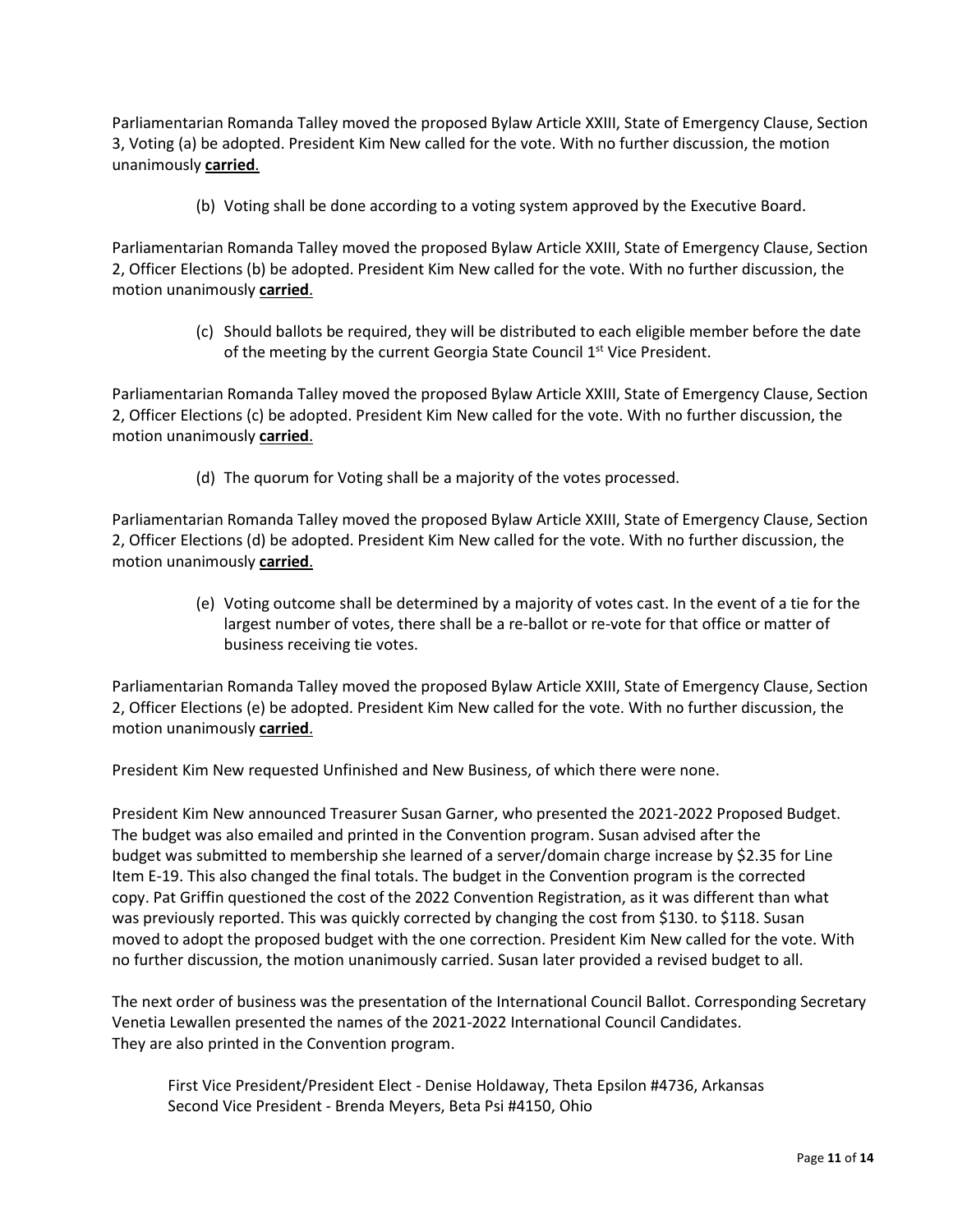Recording Secretary - Linda Schmidt, Zeta Epsilon #2344, Kansas - Malinda Remington - Rho Chi #5351, Florida Corresponding Secretary - Tammy Gregg, Alpha Epsilon #1461, South Carolina Treasurer - Lynda Edwards, Beta Nu #5476, Alabama - Jaycee Peak - Zeta Eta #5593, Indiana Parliamentarian - Mary Humphrey, Beta Alpha #5416, Colorado Workshop Coordinator - Gail Marchant, Alpha Beta #5544, Georgia - Celeste Webb, Omega Nu #5382, Illinois

President Kim New referenced the Georgia State Council Caucus Guidelines for IC Convention, printed on page 82 of our yearbook. She reminded chapters that want to send their vote by proxy, the Chapter President should contact 2021-2022 GSC President Vicki Warren, to select a delegate to carry your Proxy at the IC Convention.

President Kim New called for a ten (10) minute recess at 11:05 a.m. The meeting reconvened at 11:15 a.m.

The next order of business was the introduction of Jaycee Peak with a message from the ESA International Council. President Kim New then introduced Shirley Fowler, from the Southeastern Regional Council. After she delivered her message President Kim New thanked both for attending our convention and asked for a show of hands of those planning to attend the IC Convention and the SERC Conference this year.

President Kim New concluded the morning general session with the following announcements:

- 1. Doors close at 8:30 a.m. in the morning for the Memorial Service.
- 2. Breakfast begins at 9:00 a.m.
- 3. The Second General Assembly begins at 9:45 a.m. Sunday morning (tomorrow).
- 4. Check out of your room prior to the meeting.
- 5. Awards Luncheon in the Plantation Ballroom A & B at 12:30 p.m.
- 6. Reminded Chapter Presidents to pick up their packets.

The First General Assembly recessed at 12:17 p.m. until Sunday May 16, 2021, at 10:30 a.m.

# **May 16, 2021 "SECOND GENERAL ASSEMBLY"**

Following the Celebration of Life and Service Pin Service, with 4 members receiving their 50 years pins, Romanda Talley, Kaye Genovese, Angela Coleman and Shirley Humphries, President Kim New called the Second General Assembly to order at 10:30 a.m. Chaplain Kaye Genovese gave an Opening Thought.

Recording Secretary Gail Marchant called roll, asking if there were any changes to the Roll Call taken during the First Assembly. Alpha Nu President Connie Presley and Delta Nu President Mary Cooper each reported a decrease of one (1) member from each of their chapters, leaving each with two (2) members in attendance.

President Kim New presented the IC and SERC Representatives with a gift as a token of appreciation from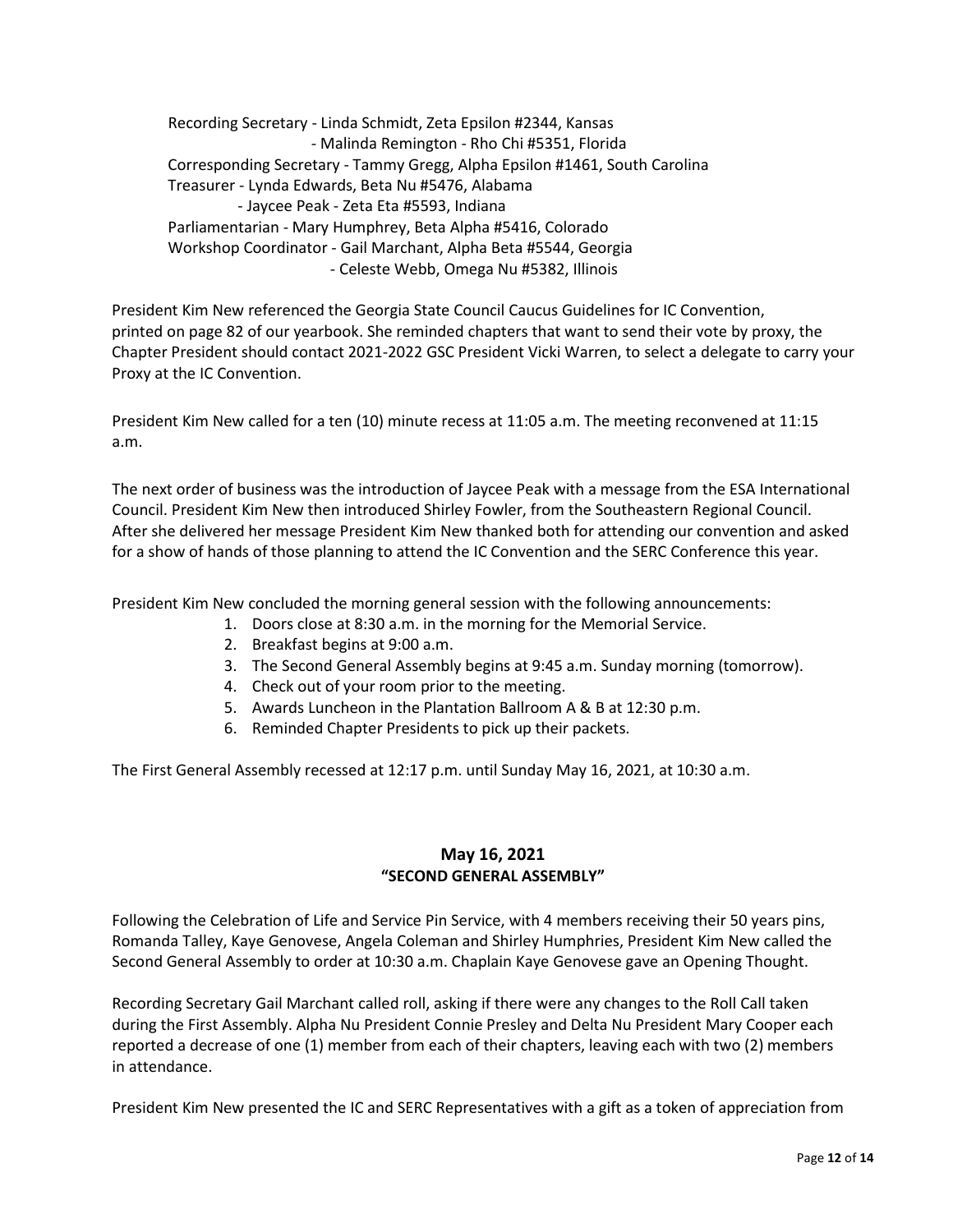Georgia. Jaycee Peak presented both Kim New and Vicki Warren with the IC Presidents Award Certificate. Gavelette Convention Host Chair Connie Presley, presented special convention gifts to each Representative and the President. Gifts were presented to President Kim New from the Georgia Membership. The Executive Board presented President Kim with a plaque for serving two consecutive years, due to the pandemic, as the Georgia State President.

Second Vice President and Membership Chair Wanda Price reported the state of Georgia has 16 chapters with 97 Jewel Pin, 82 in Good Standing, 1 MAL and 2 Pledges for a total of 100 members. Wanda presented President Kim with a small gift of appreciation as she was the only member present who pledged a new member last year.

The next order of business was the Gavelette report by Gavelette President Frances Lanier. Frances welcomed all, saying things are a little different this year, but hoped all would enjoy themselves.

The next order of business is the Foundation Report from the Chair Pat Griffin. Pat Griffin acknowledged two new Foundation members, Marion Hunter and Danielle Collins. She advised 31 members paid dues and will receive a vote this year, which will be done on-line this year. She shared the Jean Johnson Scholarship received \$11,200. this year from Jean's estate. It currently contains \$41,453. The Georgia State Council Endowment account is currently \$21,481. The Willow & Pate Gray Scholarship has a balance of \$20,823.

Disaster Fund Chair Debbie Glore thanked all who supported the Disaster Fund during 2020-2021. Contributions in the amount of \$905.33 were received, with 8 out of 17 chapters contributing. She recognized the following contributing chapters: Alpha Beta, \$365.33 (\$24.36 per member); Kappa Rho, \$200.00 (\$18.18 per member); Delta Iota, \$190.00 (\$17.27 per member); Delta Nu, \$50.00 (\$12.50 per member); Alpha Delta, \$30.00 (\$4.29); Beta Kappa, \$30.00 (\$10.00 per member); Gamma Omega, \$25.00 (\$3.57 per member); Omega Phi, \$15.00 (\$1.88 per member).

Treasurer Susan Garner provided the following Treasurer's Statement:

| <b>CHECKING ACCOUNT</b>                      |             |
|----------------------------------------------|-------------|
| Balance on Hand as of January 31, 2021:      | \$11,371.92 |
| Income:                                      | 565.00      |
| Disbursements:                               | 1,638.00    |
| Balance on Hand as of<br>May 2, 2021 is      | \$10,298.80 |
| <b>SAVINGS ACCOUNT Balance</b>               | 6.046.09    |
| <b>CANDIDATE FUND Balance</b>                | 3.622.57    |
| TOTAL FUNDS as of May 2, 2021 is \$19,967.46 |             |
|                                              |             |

Finance Chair Susan Knudson present the State Finance Report, as follows:

| 50/50 Raffle                 | $$360 - $180 = $180$ |         |
|------------------------------|----------------------|---------|
| <b>Silent Auction</b>        |                      | \$614   |
| <b>Quilt/Painting Raffle</b> |                      | \$340   |
| Total                        |                      | \$1,134 |

After the drawing of Raffle/Auction tickets, Gail Marchant won \$180. from the 50/50 and Susan Garner won both the quilt and painting drawing.

Philanthropic Chair Sharon Smoot presented the Philanthropic Report. She reported nine (9) chapters representing 62 people reported hours for a total of 5516 hours; total of dollars \$938,007.00; total value